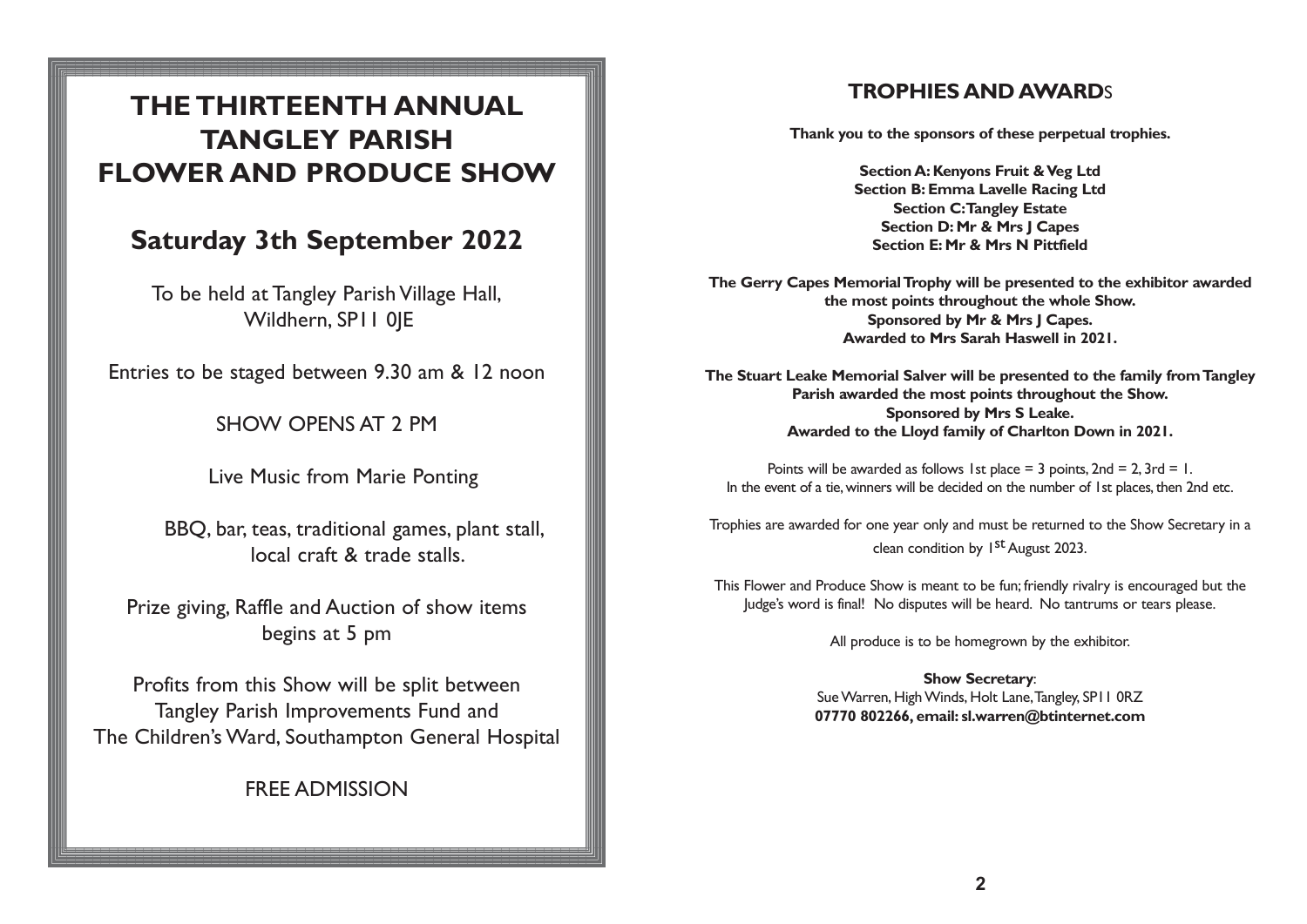#### **SECTION A – VEGETABLES**

Display dishes will be provided.

- RUNNER BEANS: 6, each complete with stalk & tail
- RUNNER BEAN: 1, the longest
- FRENCH BEANS: 6, each complete with stalk & tail
- BEETROOT: 3, with tops trimmed to 5cm, roots uncut
- CARROTS: 3, with tops trimmed to 5cm, roots uncut
- CUCUMBER: 1, your best
- COURGETTES: 2, best pair without flowers
- LEEKS: 3, with tops trimmed but roots uncut
- RED ONIONS: 3, with tops trimmed and folded
- ONIONS: 3, with tops trimmed and folded
- POTATOES: 5, of any one variety
- TOMATO: 1, your biggest!
- 13 TOMATOES: 4, non cherry type
- CHERRY TOMATOES: 8 ripe fruit
- CHILLIES or PEPPERS: 3, of any one variety
- SUNDAY LUNCH:Your selection of home produce for a family of four displayed in your own container
- HEAVIEST VEGETABLE:Class may be split into types if sufficient entries
- ANY OTHER VEGETABLE: 2, of any one variety
- COMIC OR JUST PLAIN UGLY! Vegetable or fruit
- COOKING APPLES: 4, of any one variety
- EATING APPLES: 4, of any one variety
- PLUMS, DAMSONS OR GREENGAGES: 4, of any one variety
- PEARS: 4, of any one variety
- 24 SOFT FRUIT: 10, of any one variety
- 25 ANY OTHER FRUIT: 4, of any one variety

#### **The Kenyons Cup for the best Fruit and Vegetables will be awarded to the exhibitor awarded the most points in**

**classes 1 – 25.**

#### **Won in 2021 by Ms Sam Bridge**

# **SECTION B – FLOWERS**

Please provide your own vase / container

- DAHLIAS: 3, of any one variety
- 27 DAHLIA: I, a Show Stopper!
- SWEET PEAS: 9, single or mixed colour
- A SINGLE ROSE: judged on scent alone
- ROSES: 3, the bud, the perfect bloom, the blown bloom
- **JUST 5 STEMS:** minimum effort, maximum impact
- TIED POSY: for a child to carry
- BUTTONHOLE
- DINNER TABLE CENTREPIECE
- SINGLE COLOUR ARRANGEMENT: must inclide at least 3 varieties
- PELARGONIUM: any variety, potted
- HOUSEPLANT: any variety, potted

## **The Emma Lavelle Racing Trophy will be awarded to the exhibitor gaining most points in classes 26 – 37. Won in 2021 by Ms Sam Bridge**

# **SECTION C – PRODUCE**

To be displayed on your own plate / dish - not judged. Please deliver and leave your baked exhibits covered with cling film.

- VICTORIA SANDWICH
- FRUIT CAKE or LOAF
- LEMON CAKE: own recipe
- CHOCOLATE BROWNIES: 5 pieces, own recipe
- FLAPJACKS: 5 pieces, own recipe
- AFTERNOON TEA FOR TWO: marked on presentation AND taste!
- JAR of RASPBERRY or STRAWBERRY JAM
- **JAR OF ANY OTHER FRUIT JAM**
- JAR of FRUIT JELLY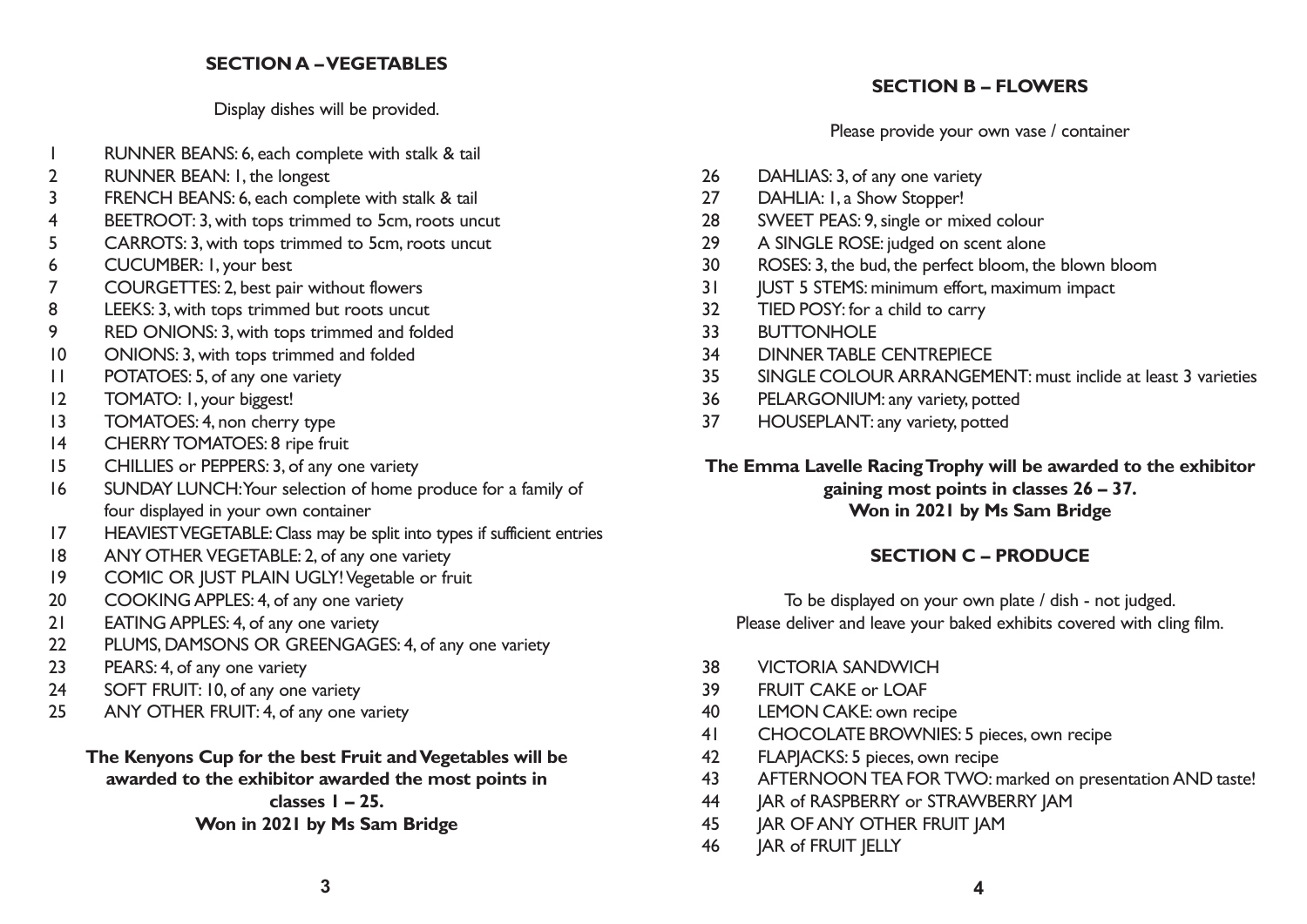- 47 **JAR of MARMALADE**
- 48 BOTTLE of homemade alcoholic OR non-alcoholic drink
- 49 EGGS: 6, displayed
- 50 BREAD: hand or machine made (class may be split)

#### **The Tangley Estate Trophy will be awarded to the exhibitor gaining the most points in classes 38 – 50. Won in 2021by Mrs Sarah Haswell**

**The Junior Star Baker Trophy will go to the child (16 or under at date of Show) with the most points after entering any 4 of classes 38 – 50. Please make it clear on your entry form that you are a Junior! Won in 2021 by Isabella Lloyd**

# **SECTION D – CRAFTS**

Work may have been done at any time but not previously entered at this Show.

- 51 NEEDLE CRAFT: knitting, embroidery, machine or hand sewing etc.
- 52 A PAINTING or SKETCH: any medium
- 53 YOU'VE MADE IT, LET'S SEE IT: any craft without a class of its own
- 54 HANG OUT THE BUNTING: at least 1m of your homemade bunting of any type
- 55 A POEM/LIMERICK or SHORT STORY:"If I were Queen (or King!) for the day"
- 56 A Swan Vestas MATCHBOX filled with as many things as possible beginning with the letter "C", plus a list of contents
- 57 PHOTO: "Caption competition". Supply the photo and the caption
- 58 PHOTO: "Jubilee"
- 59 PHOTO: "On holiday at last!" A view of .......
- 60 PHOTO: "Flower Power" All photos to be mounted on card, no glass frames please

## **The Bluebell Trophy will be awarded to the exhibitor gaining the most points in classes 51- 60. Won in 2021 by Mr Barrie Wickens**

# **SECTION E – CHILDREN'S CLASSES**

# **A = Children 2 – 6 years of age at date of Show 2021 Oakwood Cup awarded to Hugo Hill**

- 61 VEGETABLE ANIMAL using fruit or vegetables, which does not need to be homegrown. Wire or toothpicks may be used as joints.
- 62 A DECORATED HARD BOILED EGG
- 63 PICTURE ON A PLATE incorporating things from the garden or found on a walk
- 64 JAM JAR FLOWER ARRANGEMENT

# **B = Children 7 – 11 years of age at date of Show 2021 Oakwood Cup awarded to Isabella Lloyd**

- 65 VEGETABLE ANIMAL: Using fruit or vegetables, which does not need to behomegrown.Wire or toothpicks may be used as joints.
- 66 A DECORATED HARD BOILED EGG
- 67 PICTURE ON A PLATE incorporating things from the garden or found on a walk
- 68 JAM JAR FLOWER ARRANGEMENT

## **C = Children 12 – 16 years of age at date of Show 2021 Oakwood Cup awarded to Olivia Lloyd**

- 69 VEGETABLE ANIMAL using fruit or vegetables, which does not need to be homegrown. Wire or toothpicks may be used as joints.
- 70 A DECORATED HARD BOILED EGG
- 71 JAM JAR FLOWER ARRANGEMENT
- 72 PHOTO: any one of the adult photo class themes